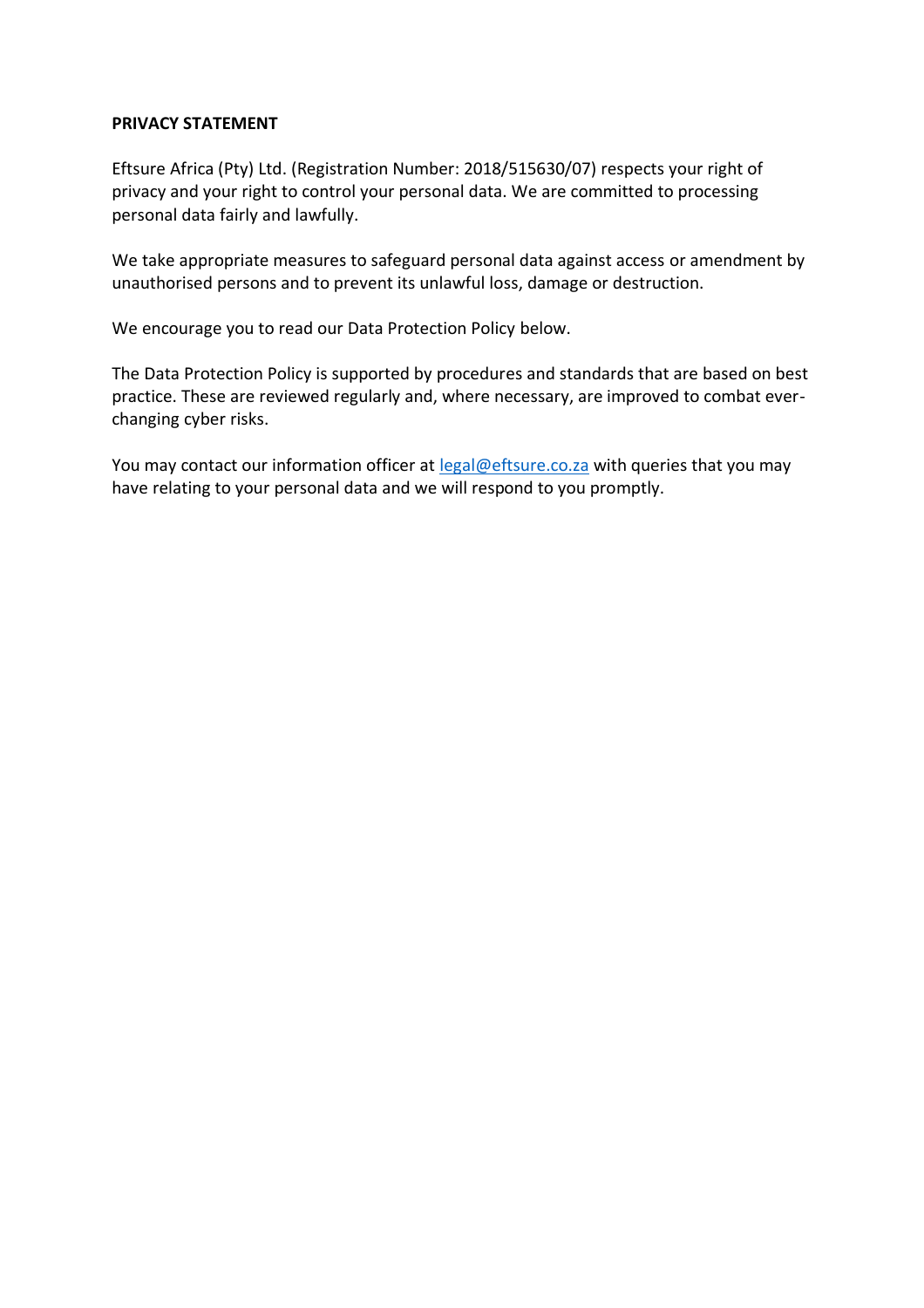# **DATA PROTECTION POLICY EFTSURE AFRICA ("Eftsure")**

### **POLICY**

**VERSION: 09092021**

**EFFECTIVE DATE: 09/09/2021**

### **1. PURPOSE**

eftsure

This policy describes the principles governing the processing of personal data by eftsure.

### **2. SCOPE**

This policy applies to all personal data processed in the course of eftsure's business.

### **3. GLOSSARY**

Unless inconsistent with the context, the words and expressions in this policy (and procedures, standards and guidelines supporting this policy) have the meanings assigned to them in the eftsure Glossary of Terms.

## **4. EFTSURE DATA PROTECTION POLICY**

- 4.1 eftsure:
- 4.1.1 is accountable for and processes personal data in compliance with the conditions and principles governing its lawful processing;
- 4.1.2 collects personal data for specific, explicitly defined and lawful purposes and does not further process personal data in a manner that is incompatible with those purposes;
- 4.1.3 only processes personal data that is adequate, relevant and not excessive for the purpose of the processing;
- 4.1.4 processes personal data transparently to the data subject and in a manner that is fair and does not infringe the privacy of the data subject;
- 4.1.5 does not process personal data unless it is lawfully justified in doing so. Where it relies on the justification of consent, the consent granted by the data subject will be indicated by a clear affirmative action expressing specific consent, freely given, providing an unambiguous indication of the data subject's wishes;
- 4.1.6 collects personal data directly from the data subject, unless it is permitted by law to collect the information from other sources;
- 4.1.7 takes appropriate measures to safeguard the integrity and confidentiality of personal data and to prevent its loss or damage, unlawful access and unauthorised destruction;
- 4.1.8 by written contract, binds third parties processing personal data on its behalf, to establish and maintain appropriate security safeguards as well as comply with the principles set out in this policy;
- 4.1.9 provides timely notification to data subject and data protection authorities of a compromise of the data subject's personal data;